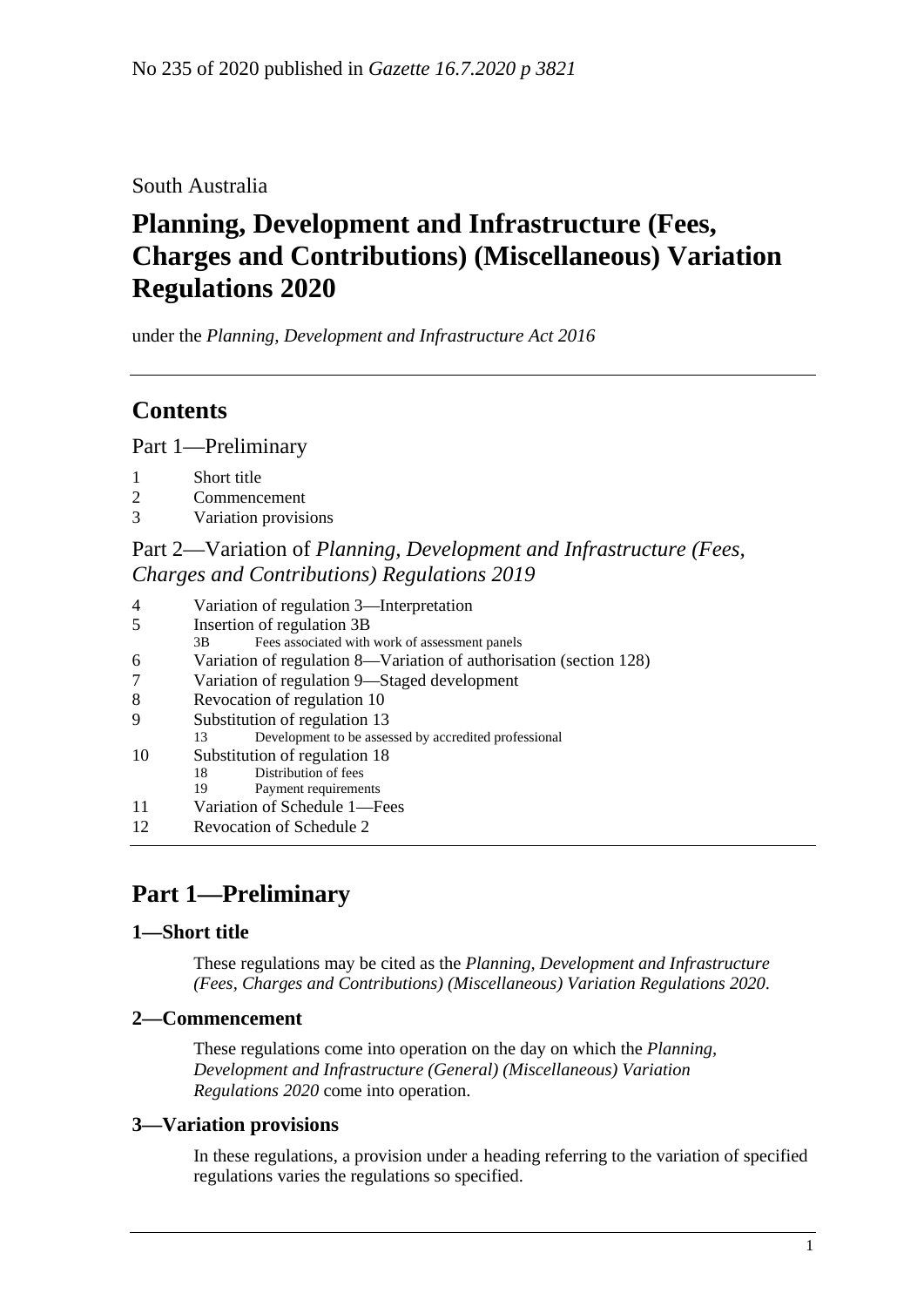**Planning, Development and Infrastructure (Fees, Charges and Contributions) (Miscellaneous) Variation Regulations 2020** Part 2—Variation of *Planning, Development and Infrastructure (Fees, Charges and Contributions) Regulations 2019*

## <span id="page-1-0"></span>**Part 2—Variation of** *Planning, Development and Infrastructure (Fees, Charges and Contributions) Regulations 2019*

### <span id="page-1-1"></span>**4—Variation of regulation 3—Interpretation**

- (1) Regulation 3(1), definition of *designated entity*, (a)—delete paragraph (a) and substitute:
	- (a) in relation to an assessment panel acting as a relevant authority under section  $82(c)$ , (d) or (e) of the Act-
		- (i) in the case of an assessment panel appointed by a joint planning board—the council for the area in which the development is to be undertaken; or
		- (ii) in the case of an assessment panel appointed by a council—the council; or
		- (iii) in the case of an assessment panel appointed by the Minister—an entity designated by the Chief Executive in the particular case; or
	- (ab) the Commission; or
- (2) Regulation 3(1), definition of *designated entity*, (b)(i)—delete "the joint planning board" and substitute:

the council for the area in which the development is to be undertaken

### <span id="page-1-2"></span>**5—Insertion of regulation 3B**

<span id="page-1-4"></span>After regulation 3A insert:

#### **3B—Fees associated with work of assessment panels**

- (1) For the purposes of these regulations, any fee paid or payable to an assessment panel acting as a relevant authority under section 82(c), (d) or (e) of the Act will be taken to be paid or payable to the designated entity that relates to the assessment panel.
- (2) For the purposes of [subregulation](#page-1-4) (1), the entity under paragraph (a) of the definition of *designated entity* that applies in relation to a particular assessment panel will be taken to be the designated entity that relates to that assessment panel.

#### <span id="page-1-3"></span>**6—Variation of regulation 8—Variation of authorisation (section 128)**

Regulation 8(2)—delete subregulation (2) and substitute:

(2) An application seeking a variation that is minor in nature under regulation 65(1) of the *[Planning, Development and Infrastructure](http://www.legislation.sa.gov.au/index.aspx?action=legref&type=subordleg&legtitle=Planning%20Development%20and%20Infrastructure%20(General)%20Regulations%202017)  [\(General\) Regulations](http://www.legislation.sa.gov.au/index.aspx?action=legref&type=subordleg&legtitle=Planning%20Development%20and%20Infrastructure%20(General)%20Regulations%202017) 2017* must be accompanied by the prescribed fee.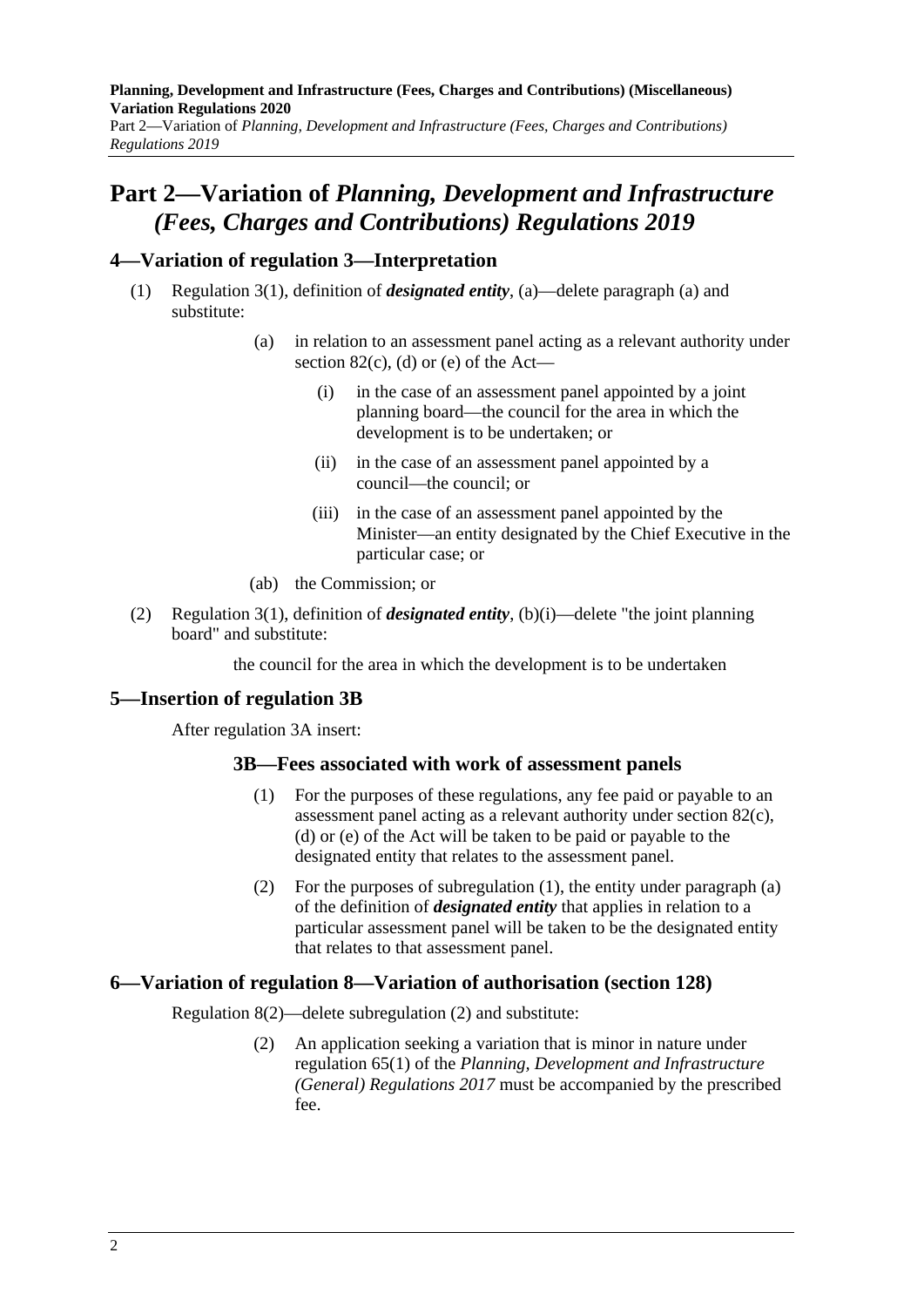## <span id="page-2-0"></span>**7—Variation of regulation 9—Staged development**

- (1) Regulation 9(1)—delete "base amount under Schedule 1 item 5" and substitute: prescribed fee for the lodgement of an application (referred to as the *base amount*)
- (2) Regulation 9(2)—delete "base amount" and substitute:

prescribed fee for the lodgement of an application

(3) Regulation 9(2)—delete "regulation 8" and substitute:

regulation 8(1)

### <span id="page-2-1"></span>**8—Revocation of regulation 10**

Regulation 10—delete the regulation

## <span id="page-2-2"></span>**9—Substitution of regulation 13**

<span id="page-2-4"></span>Regulation 13—delete the regulation and substitute:

### **13—Development to be assessed by accredited professional**

- (1) Subject to [subregulation](#page-2-4) (2), the fees set out in Schedule 1 Parts 2 and 3 are not payable if the relevant authority is an accredited professional, other than an assessment manager.
- (2) If an application is made to an accredited professional—
	- (a) the prescribed fee for the lodgement of an application (referred to as the *base amount*) is payable by the applicant to the accredited professional at the time that the application is lodged with the accredited professional; and
	- (b) the accredited professional must forward that fee to the Chief Executive within 5 business days of its receipt by the accredited professional in accordance with any requirements determined by the Chief Executive.
- (3) Except as provided by [subregulation](#page-2-4) (2), the fee to be paid to an accredited professional (other than an assessment manager) will be determined by agreement between the applicant and the accredited professional.

### <span id="page-2-3"></span>**10—Substitution of regulation 18**

<span id="page-2-5"></span>Regulation 18—delete the regulation and substitute:

## **18—Distribution of fees**

(1) Fees relating to development assessment paid or payable under these regulations will be distributed between the Chief Executive and designated entities under a scheme established by the Chief Executive for the purposes of this regulation.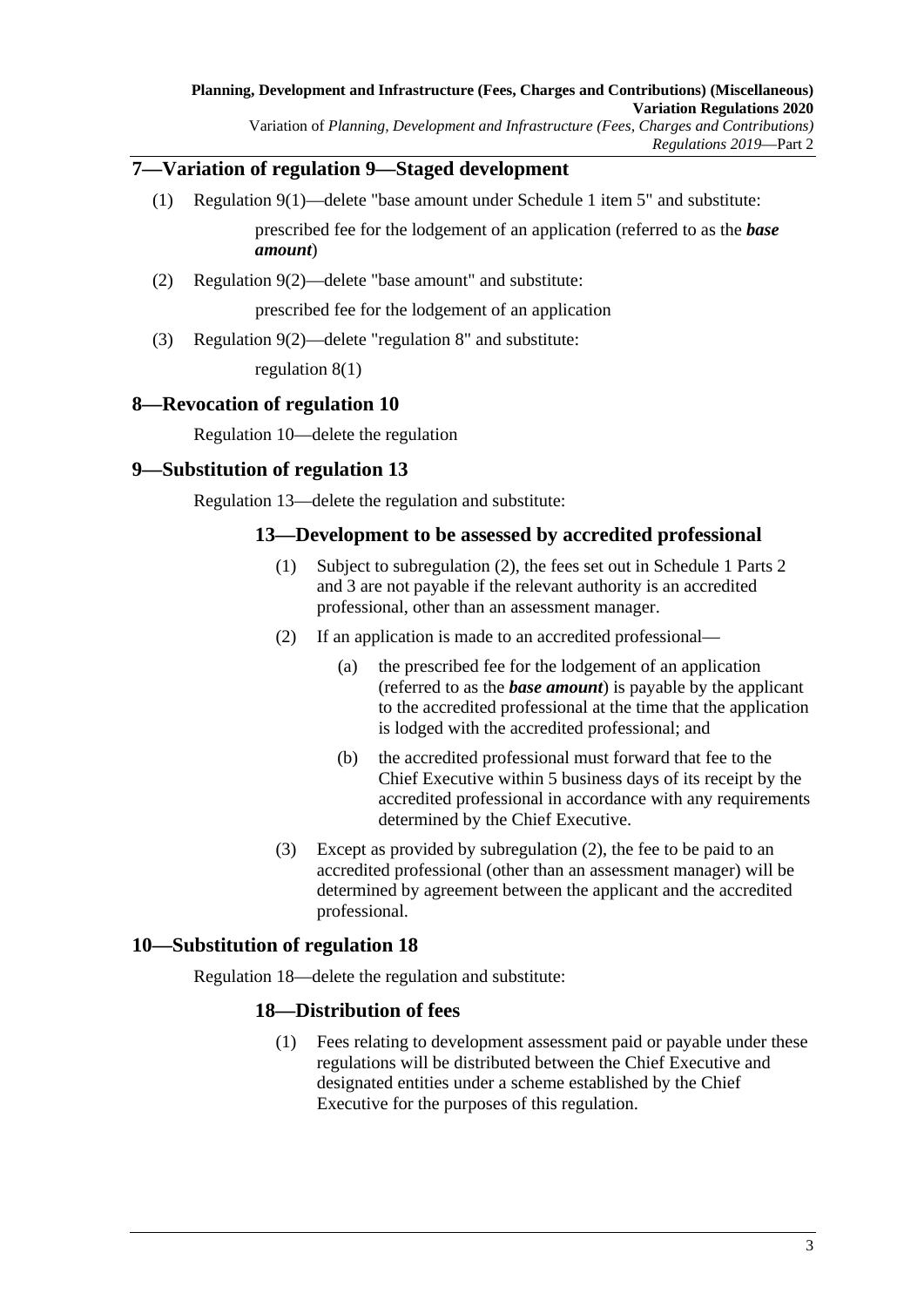<span id="page-3-2"></span><span id="page-3-1"></span>Part 2—Variation of *Planning, Development and Infrastructure (Fees, Charges and Contributions) Regulations 2019*

- (2) In addition, in relation to an application for planning consent that must be referred to 1 or more prescribed bodies under Schedule 9 of the *[Planning, Development and Infrastructure \(General\)](http://www.legislation.sa.gov.au/index.aspx?action=legref&type=subordleg&legtitle=Planning%20Development%20and%20Infrastructure%20(General)%20Regulations%202017)  [Regulations](http://www.legislation.sa.gov.au/index.aspx?action=legref&type=subordleg&legtitle=Planning%20Development%20and%20Infrastructure%20(General)%20Regulations%202017) 2017*, the scheme established under [subregulation](#page-2-5) (1) will—
	- (a) specify the fee payable by the applicant for each referral (but if the application must be referred to the same body under more than 1 item of that Schedule, then only 1 fee is payable with respect to the referral of the application to that body); and
	- (b) provide for an amount specified under the scheme to be paid to a prescribed body for each amount paid by an applicant under [paragraph](#page-3-1) (a) on account of a referral to that prescribed body.
- (3) A reference in [subregulations](#page-2-5) (1) and [\(2\)](#page-3-2) to a fee payable under these regulations extends to a fee that, although payable, was waived (in whole or in part) by a relevant authority.

### **19—Payment requirements**

An amount payable under these regulations must be paid—

- (a) in the case of a fee received by a payment via the SA planning portal—to the entity entitled to the amount under these regulations under a scheme established by the Chief Executive for the purposes of this paragraph; and
- (b) in any other case—to the entity entitled to the amount under these regulations within 10 business days after the end of the quarter in which the amount is received by the designated entity under a scheme established by the Chief Executive for the purposes of this paragraph.

## <span id="page-3-0"></span>**11—Variation of Schedule 1—Fees**

(1) Schedule 1, Part 2—delete Part 2 and substitute:

## **Part 2—Fees relating to development assessment**

The following fees are payable in relation to development assessment under the Act (including in connection with the *[Planning, Development and](http://www.legislation.sa.gov.au/index.aspx?action=legref&type=subordleg&legtitle=Planning%20Development%20and%20Infrastructure%20(General)%20Regulations%202017)  [Infrastructure \(General\) Regulations](http://www.legislation.sa.gov.au/index.aspx?action=legref&type=subordleg&legtitle=Planning%20Development%20and%20Infrastructure%20(General)%20Regulations%202017) 2017*):

| 5 | Application for planning consent or building consent<br>(the <i>base amount</i> )— |                                                                                                       |       |  |
|---|------------------------------------------------------------------------------------|-------------------------------------------------------------------------------------------------------|-------|--|
|   | (a)                                                                                | a lodgement fee; and                                                                                  | \$177 |  |
|   | (b)                                                                                | if the application is lodged at the principal<br>office of the relevant authority—a processing<br>fee | \$80  |  |

6 Application for planning consent—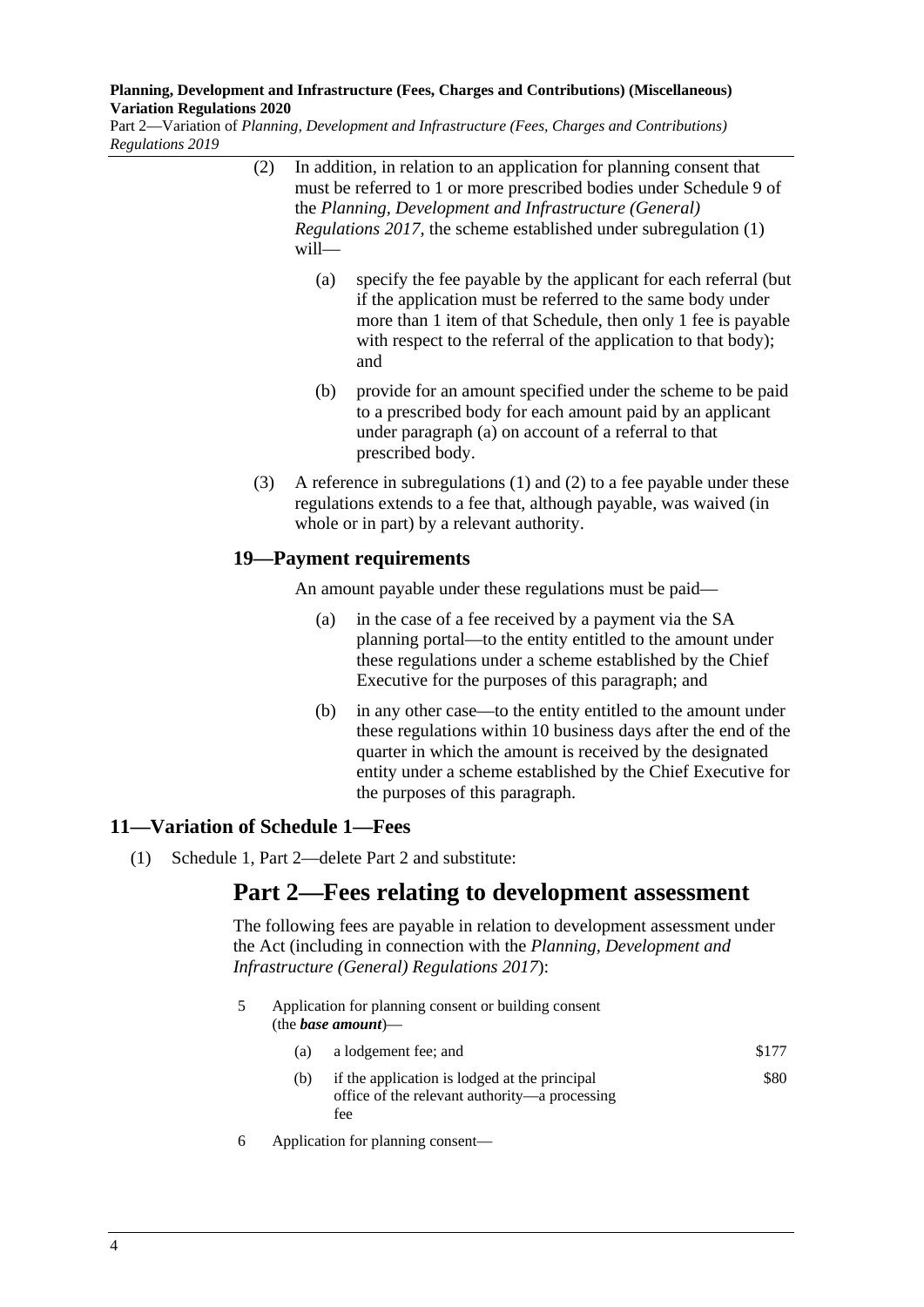Variation of *Planning, Development and Infrastructure (Fees, Charges and Contributions) Regulations 2019*—Part 2

|                                                                                                                  | if the proposed development is to be assessed<br>as deemed-to-satisfy development under<br>section 106 of the Act-                                                                         | (a)       |   |
|------------------------------------------------------------------------------------------------------------------|--------------------------------------------------------------------------------------------------------------------------------------------------------------------------------------------|-----------|---|
| \$127                                                                                                            | (i)<br>if the total development cost is no more<br>than \$10 000                                                                                                                           |           |   |
| \$210                                                                                                            | (ii)<br>in any other case                                                                                                                                                                  |           |   |
| \$250 or 0.125% of the<br>total development cost<br>up to a maximum of<br>\$200 000, whichever is<br>the greater | if the proposed development is to be assessed<br>on its merits under section 107 of the Act                                                                                                | (b)       |   |
| 0.25% of the total<br>development cost up to a<br>maximum of \$300 000                                           | if the proposed development is restricted<br>development under section $108(1)(a)$ of the<br>Act                                                                                           | (c)       |   |
| \$511                                                                                                            | if the applicant applies for a review of the<br>decision under section $110(15)$ of the Act                                                                                                | (d)       |   |
|                                                                                                                  | if the proposed development is to be assessed<br>as impact assessed development under<br>section 111 of the Act-                                                                           | (e)       |   |
| \$1 750 plus 0.25% of<br>the total development<br>cost up to a maximum of<br>\$500 000                           | if the proposed development is declared<br>(i)<br>as being impact assessed development<br>by the Minister                                                                                  |           |   |
| 0.25% of the total<br>development cost up to a<br>maximum of \$500 000                                           | (ii)<br>in any other case                                                                                                                                                                  |           |   |
|                                                                                                                  | Application for planning consent that must be                                                                                                                                              | notified- | 7 |
| \$250                                                                                                            | if section $107(3)(a)$ applies                                                                                                                                                             | (a)       |   |
| \$250                                                                                                            | if section $110(2)(a)$ applies                                                                                                                                                             | (b)       |   |
| See regulation 18                                                                                                | Application for planning consent that must be referred<br>to 1 or more prescribed bodies under Schedule 9 of the<br>Planning, Development and Infrastructure (General)<br>Regulations 2017 |           | 8 |
|                                                                                                                  | Application for building consent (a building<br>$assessment fee)$ —                                                                                                                        |           | 9 |
| \$450 or 0.25% of the<br>total development cost,<br>whichever is the greater                                     | for a Class 1 building under the Building<br>Code                                                                                                                                          | (a)       |   |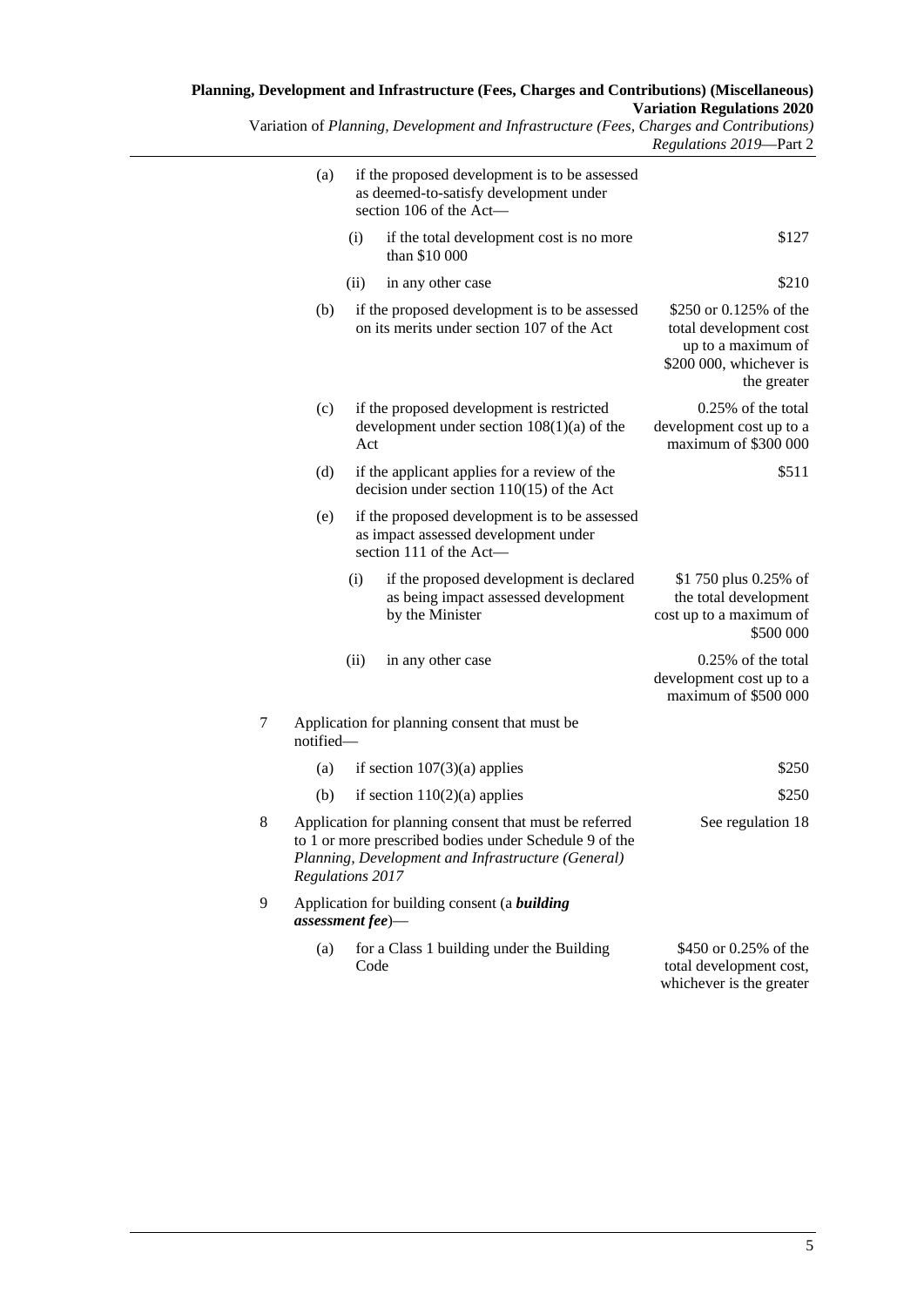Part 2—Variation of *Planning, Development and Infrastructure (Fees, Charges and Contributions) Regulations 2019*

|    | (b)                                                                                         | Code                                                              | for a Class 10 building under the Building                                                                                                                                                                                         | \$130 or 0.25% of the<br>total development cost,<br>whichever is the greater                                       |
|----|---------------------------------------------------------------------------------------------|-------------------------------------------------------------------|------------------------------------------------------------------------------------------------------------------------------------------------------------------------------------------------------------------------------------|--------------------------------------------------------------------------------------------------------------------|
|    | (c)                                                                                         |                                                                   | for any other class of building under the<br>Building Code-                                                                                                                                                                        |                                                                                                                    |
|    |                                                                                             | (i)                                                               | if the total development cost is no more<br>than \$20 000                                                                                                                                                                          | \$670                                                                                                              |
|    |                                                                                             | (ii)                                                              | if the total development cost is greater<br>than \$20 000 and no more than \$200 000                                                                                                                                               | \$670 plus 0.4% of the<br>amount determined by<br>subtracting \$20 000<br>from the total<br>development cost       |
|    |                                                                                             | (iii)                                                             | if the total development cost is greater<br>than \$200 000 and no more than<br>\$1 000 000                                                                                                                                         | \$1 390 plus 0.25% of<br>the amount determined<br>by subtracting \$200 000<br>from the total<br>development cost   |
|    |                                                                                             | (iv)                                                              | if the total development cost is greater<br>than \$1 000 000                                                                                                                                                                       | \$3 390 plus 0.15% of<br>the amount determined<br>by subtracting<br>\$1 000 000 from the<br>total development cost |
| 10 |                                                                                             |                                                                   | Application for building consent (a <i>compliance fee</i> )—                                                                                                                                                                       |                                                                                                                    |
|    | (a)                                                                                         |                                                                   | for a Class 1 building under the Building<br>Code or a swimming pool                                                                                                                                                               | \$240                                                                                                              |
|    | (b)                                                                                         |                                                                   | for a Class 10 building under the Building<br>$Code-$                                                                                                                                                                              |                                                                                                                    |
|    |                                                                                             | (i)                                                               | if the total development cost is no more<br>than \$10 000                                                                                                                                                                          | no fee                                                                                                             |
|    |                                                                                             | (ii)                                                              | if the total development cost is greater<br>than \$10 000                                                                                                                                                                          | \$80                                                                                                               |
|    | (c)                                                                                         | for any other class of building under the<br><b>Building Code</b> |                                                                                                                                                                                                                                    | \$240 or 0.075% of the<br>total development cost<br>up to a maximum of<br>\$2 500, whichever is the<br>greater     |
| 11 | building                                                                                    |                                                                   | Application for building consent for the demolition of a                                                                                                                                                                           | \$145                                                                                                              |
| 12 | Application for the concurrence of the Commission<br>under section $118(2)(a)$ of the Act   |                                                                   |                                                                                                                                                                                                                                    | \$345                                                                                                              |
| 13 |                                                                                             |                                                                   | Referral of application to the Commission for an<br>opinion under section 118(4) of the Act                                                                                                                                        | \$345                                                                                                              |
| 14 | Application for a development authorisation under<br>section $102(1)(c)$ or (d) of the Act— |                                                                   |                                                                                                                                                                                                                                    |                                                                                                                    |
|    | (a)                                                                                         |                                                                   | if the number of allotments resulting from the<br>division is equal to or less than the existing<br>number of allotments, or creates no more than<br>4 additional allotments and does not involve<br>the creation of a public road | \$175                                                                                                              |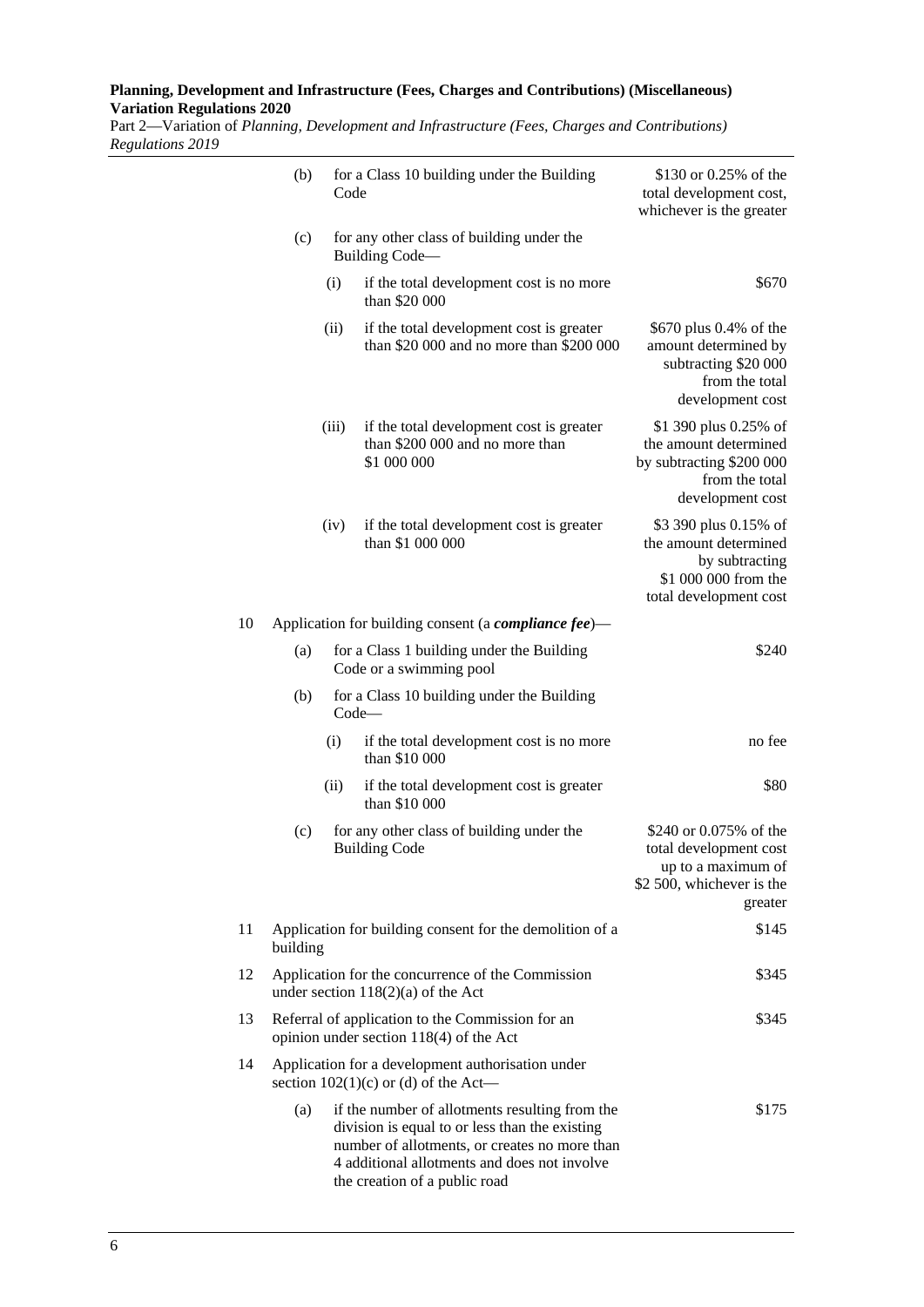Variation of *Planning, Development and Infrastructure (Fees, Charges and Contributions) Regulations 2019*—Part 2

|      |         |     |                                                                                                                                                                                                         | $\mathbf{u}$ . The set of $\mathbf{u}$<br>$1 \mu \ldots$                  |
|------|---------|-----|---------------------------------------------------------------------------------------------------------------------------------------------------------------------------------------------------------|---------------------------------------------------------------------------|
|      |         | (b) | if the division creates more than 4 additional<br>allotments                                                                                                                                            | \$175 plus \$16 for each<br>additional allotment<br>created               |
|      |         | (c) | if the division involves the creation of a<br>public road (regardless of the number of<br>additional allotments created)                                                                                | \$175 plus \$16 for each<br>additional allotment<br>created               |
|      | 15      |     | Advice of the Commission under regulation 76 of the<br>Planning, Development and Infrastructure (General)<br>Regulations 2017 (payable by the applicant at the time<br>of lodgement of the application) | \$200                                                                     |
|      | 16      |     | A Certificate of Approval Fee for the purposes of<br>section 138 of the Act                                                                                                                             | \$1 028                                                                   |
|      | 17      |     | Application under section 130 or 31 of the Act (fee<br>payable to the Commission)                                                                                                                       | $0.25\%$ of the total<br>development cost up to a<br>maximum of \$300 000 |
|      | 18      |     | Application for a variation of a development<br>authorisation previously given that is minor in nature                                                                                                  | \$127                                                                     |
|      | 19      | Act | Application to assessment panel for review of a<br>prescribed matter under section $202(1)(b)(i)(A)$ of the                                                                                             | \$511                                                                     |
| (2)  |         |     | Schedule 1, Part 3, item 21—delete "\$103.00" and substitute:                                                                                                                                           |                                                                           |
|      | \$240   |     |                                                                                                                                                                                                         |                                                                           |
| (3)  |         |     | Schedule 1, Part 3, item 22—delete item 22 and substitute:                                                                                                                                              |                                                                           |
|      |         |     | 22 Application for assignment of a classification to a building or a change in<br>the classification of a building under section 151 of the Act                                                         | \$170                                                                     |
| (4)  |         |     | Schedule 1, Part 4, item 23—delete "\$45" and substitute:                                                                                                                                               |                                                                           |
|      | \$50    |     |                                                                                                                                                                                                         |                                                                           |
| (5)  |         |     | Schedule 1, Part 4, item 24(a)—delete "\$7 616" and substitute:                                                                                                                                         |                                                                           |
|      | \$7 761 |     |                                                                                                                                                                                                         |                                                                           |
| (6)  |         |     | Schedule 1, Part 4, item 24(b)—delete "\$3 058" and substitute:                                                                                                                                         |                                                                           |
|      | \$3 116 |     |                                                                                                                                                                                                         |                                                                           |
| (7)  |         |     | Schedule 1, Part 4, item $25(a)$ —delete "\$7 616" and substitute:                                                                                                                                      |                                                                           |
|      | \$7 761 |     |                                                                                                                                                                                                         |                                                                           |
| (8)  |         |     | Schedule 1, Part 4, item 25(b)—delete "\$3 058" and substitute:                                                                                                                                         |                                                                           |
|      | \$3 116 |     |                                                                                                                                                                                                         |                                                                           |
| (9)  |         |     | Schedule 1, Part 5, item 27—delete "\$94" and substitute:                                                                                                                                               |                                                                           |
|      | \$150   |     |                                                                                                                                                                                                         |                                                                           |
| (10) |         |     | Schedule 1, Part 5, item 28—delete item 28 and substitute:                                                                                                                                              |                                                                           |
|      | 28      |     | Application for approval of relevant authority under section 128(2)(d)<br>of the Act-                                                                                                                   |                                                                           |